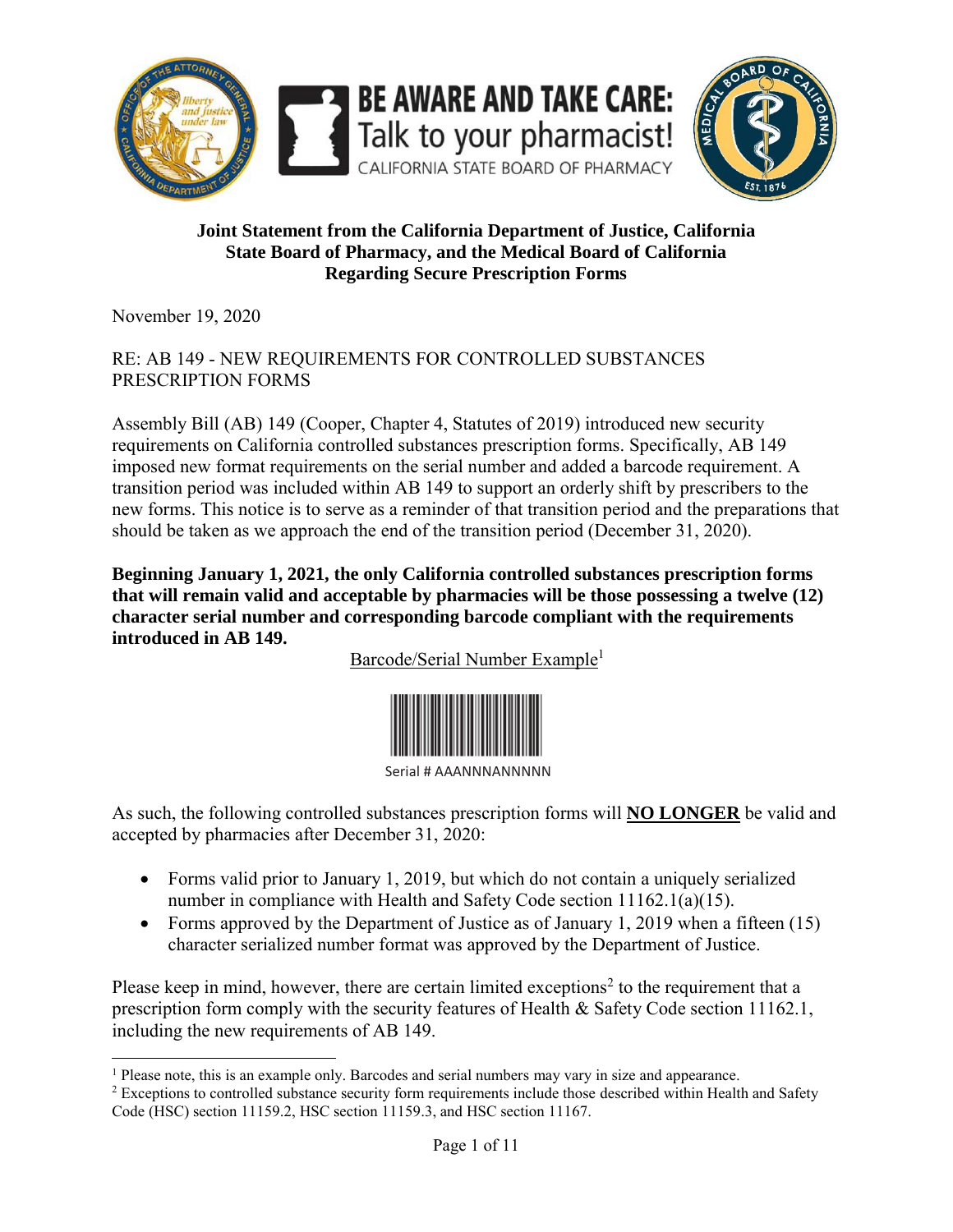



As part of the transition, no later than January 1, 2020, California-approved security printers were required to exclusively print the twelve (12) character serial number and corresponding barcode on all California controlled substances prescription forms. As such, only these approved forms are available for purchase.

The length of time it may take for orders to be processed and delivered cannot be predicted, especially if the volume of orders increases as the end of the transition period approaches. Therefore, we recommend those who prescribe controlled substances, and who have not acquired forms compliant with AB 149 (as described above), order them as soon as possible.

For more information, please see the Approved List of Security Prescription Printers [\(https://oag.ca.gov/security-printers/approved-list\)](https://oag.ca.gov/security-printers/approved-list), and the Department of Justice's California Security Printer Program webpage [\(https://oag.ca.gov/security-printers\)](https://oag.ca.gov/security-printers).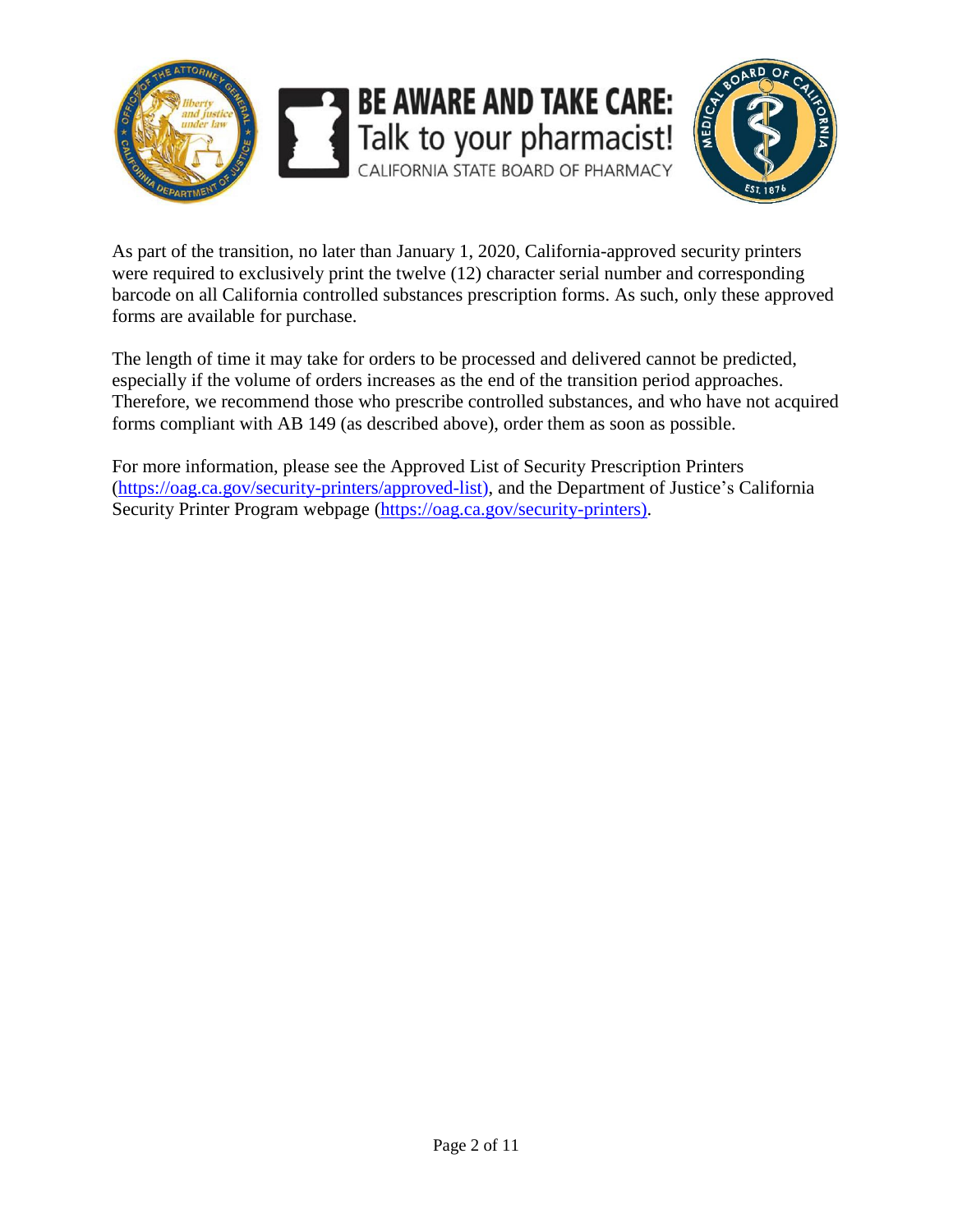

# **ASSEMBLY BILL 149: FREQUENTLY ASKED QUESTIONS 11/19/2020**

## For Prescribers

- 1. What prescription forms for controlled substances are valid (AB 149 compliant) beginning January 1, 2021?
	- Beginning January 1, 2021, the only valid (AB 149-compliant) controlled substance paper prescription forms will be those obtained from an Approved Security Prescription Printer containing the required 12-character serial number and corresponding barcode (and all other security features required by Health and Safety Code section 11162.1). (A copy of Health and Safety Code [section 11162.1](https://leginfo.legislature.ca.gov/faces/codes_displaySection.xhtml?sectionNum=11162.1.&lawCode=HSC) is attached as Appendix A.) These forms are available for purchase from [Approved Security Prescription Printers](https://oag.ca.gov/security-printers/approved-list) now. Forms with no serial number and forms with the 15-character serial number that you may currently possess will not be valid (AB 149-compliant) for controlled substances prescriptions on and after January 1, 2021.
- 2. I already use an e-prescribing platform for my prescriptions. Does AB 149 change the way I need to prescribe controlled substances?
	- No. AB 149 only changes the requirements for paper forms used to write controlled substances prescriptions. AB 149 does not affect a prescription for controlled substances written through e-prescribing.
	- You may wish to consider having some paper prescription forms in the office that are compliant with AB 149, should there be a technological impediment that prevents you from submitting the prescription electronically.
- 3. As a prescriber, how do I know if my forms are valid (AB 149-compliant)?
	- Forms are valid (AB 149-compliant) if they conform to all of the security features required by [Health and Safety Code section](https://leginfo.legislature.ca.gov/faces/codes_displaySection.xhtml?sectionNum=11162.1.&lawCode=HSC)  [11162.1,](https://leginfo.legislature.ca.gov/faces/codes_displaySection.xhtml?sectionNum=11162.1.&lawCode=HSC) including the 12-character serial number and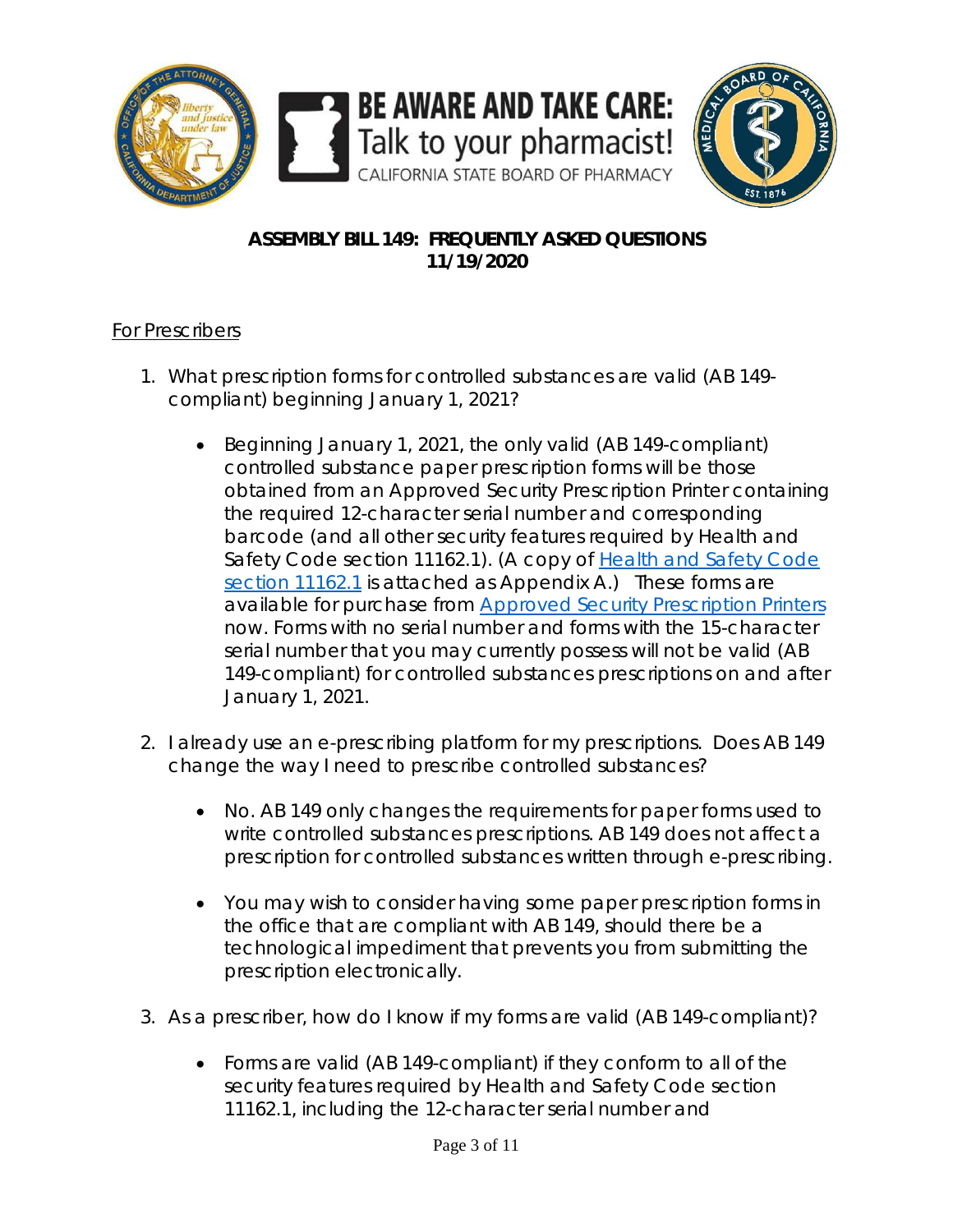corresponding barcode. (A copy of [Health and Safety Code](https://leginfo.legislature.ca.gov/faces/codes_displaySection.xhtml?sectionNum=11162.1.&lawCode=HSC)  [section 11162.1](https://leginfo.legislature.ca.gov/faces/codes_displaySection.xhtml?sectionNum=11162.1.&lawCode=HSC) is attached as Appendix A.)

- Any forms produced by Approved Security Prescription Printers on or after January 1, 2020, must conform to the requirements of AB 149. Therefore, if your forms were ordered and produced on or after January 1, 2020, they should be AB 149-compliant.
- 4. How do I obtain forms that are valid (AB 149-compliant) for use on or after January 1, 2021?
	- Contact a printer on the Approved List of Security Prescription Printers to order AB 149-compliant forms: <https://oag.ca.gov/security-printers/approved-list>
	- Please order forms as soon as possible to ensure you have AB 149 compliant forms as the amount of time it takes to fulfil an order may vary.
- 5. On or after January 1, 2021, may I continue to write prescriptions for controlled substances on forms that are no longer AB 149-compliant?
	- No. On or after January 1, 2021, you should not continue to write prescriptions for controlled substances on forms that are no longer AB 149-compliant.
- 6. Are AB 149-compliant forms available now and are they accepted by pharmacists now?
	- Yes, AB 149-compliant forms may be purchased from printers on the Approved List of Security Prescription Printers [\(https://oag.ca.gov/security-printers/approved-list\)](https://oag.ca.gov/security-printers/approved-list).
	- Yes, AB 149-compliant forms are accepted by pharmacists now.
- 7. What happens if I write a prescription on or before December 31, 2020, on a form that is not AB 149-compliant but my patient does not take it to a pharmacy until on or after January 1, 2021?
	- As required by Health and Safety Code section 11164, pharmacists should not fill prescriptions on or after January 1, 2021, that are not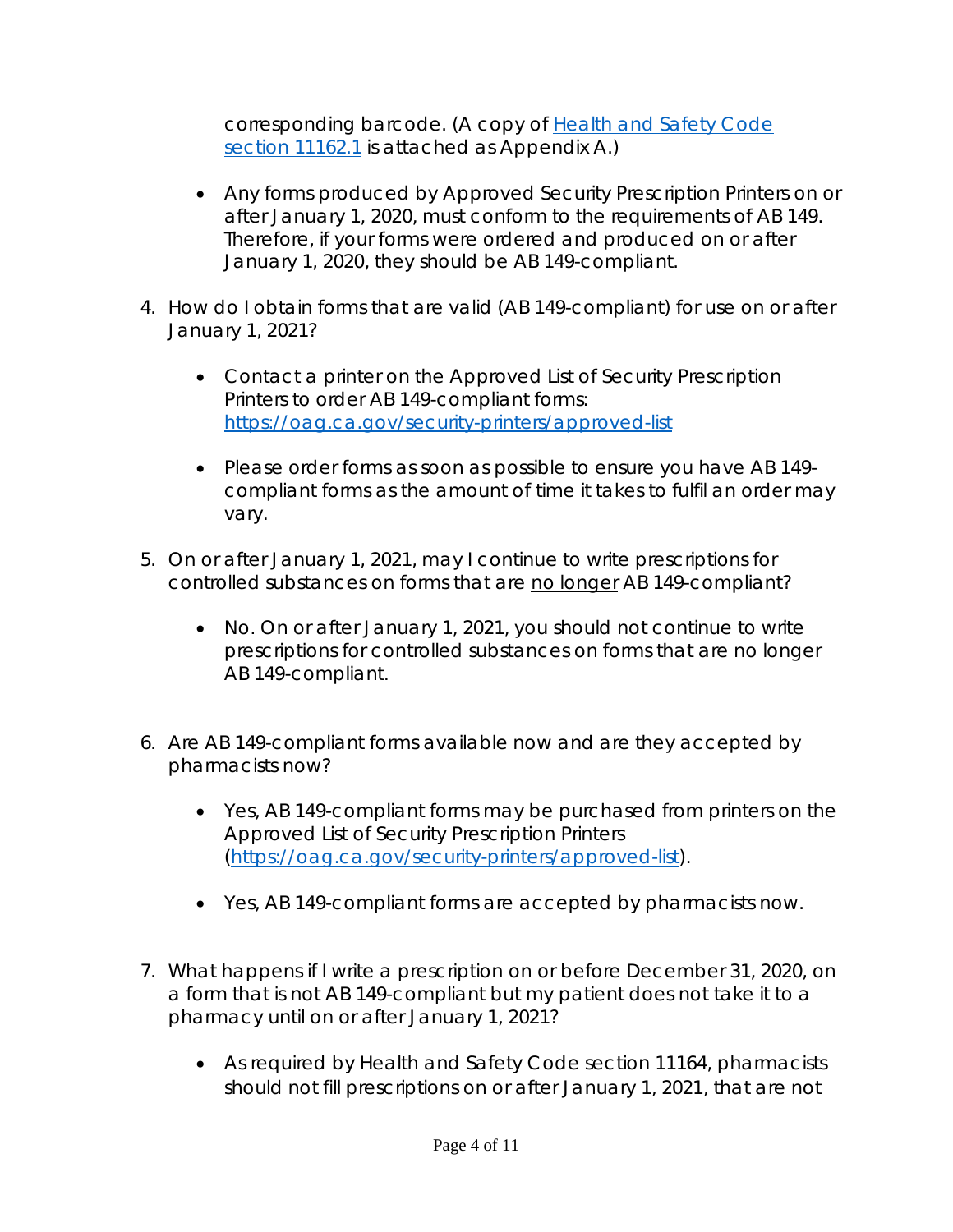on AB 149-compliant forms. As January 1, 2021, approaches, prescribers should make every effort to communicate this change to their patients in order to avoid prescriptions being rejected.

- As of January 1, 2021, a pharmacist will only be able to fill a prescription that is not on a compliant form for some exceptions, including filling prescriptions for controlled substances for a terminally ill patient under certain conditions (pursuant to Health and Safety Code section 11159.2), for a patient who cannot access medications as a result of a declared local, state, or federal emergency, with certain restrictions (pursuant to Health and Safety Code section 11159.3), and in an emergency where failure to issue a prescription may result in loss of life or intense suffering (pursuant to Health and Safety Code section 11167).
- 8. May my patient still get refills after December 31, 2020, if the original prescription, filled on or before December 31, 2020, is on a form that is no longer valid (AB 149-compliant) on or after January 1, 2021?
	- No. A patient may not get refills after December 31, 2020, if the original prescription authorizing such refills was on a form that is no longer valid (AB 149-compliant) on or after January 1, 2021. It is recommended that prescribers and dispensers work together to address this potential issue in advance of January 1, 2021, to mitigate potential interruptions in patient care.

## For Pharmacists

- 9. What are the new features that distinguish an AB 149-compliant form?
	- New features of the AB 149-compliant form are the 12-character serial number and corresponding barcode. All additional security features set forth in [Health and Safety Code section 11162.1](https://leginfo.legislature.ca.gov/faces/codes_displaySection.xhtml?sectionNum=11162.1.&lawCode=HSC) are still required. (A copy of [Health and Safety Code section 11162.1](https://leginfo.legislature.ca.gov/faces/codes_displaySection.xhtml?sectionNum=11162.1.&lawCode=HSC) is attached as Appendix A.)
- 10. Where are the serial number and barcode located on an AB 149 compliant form?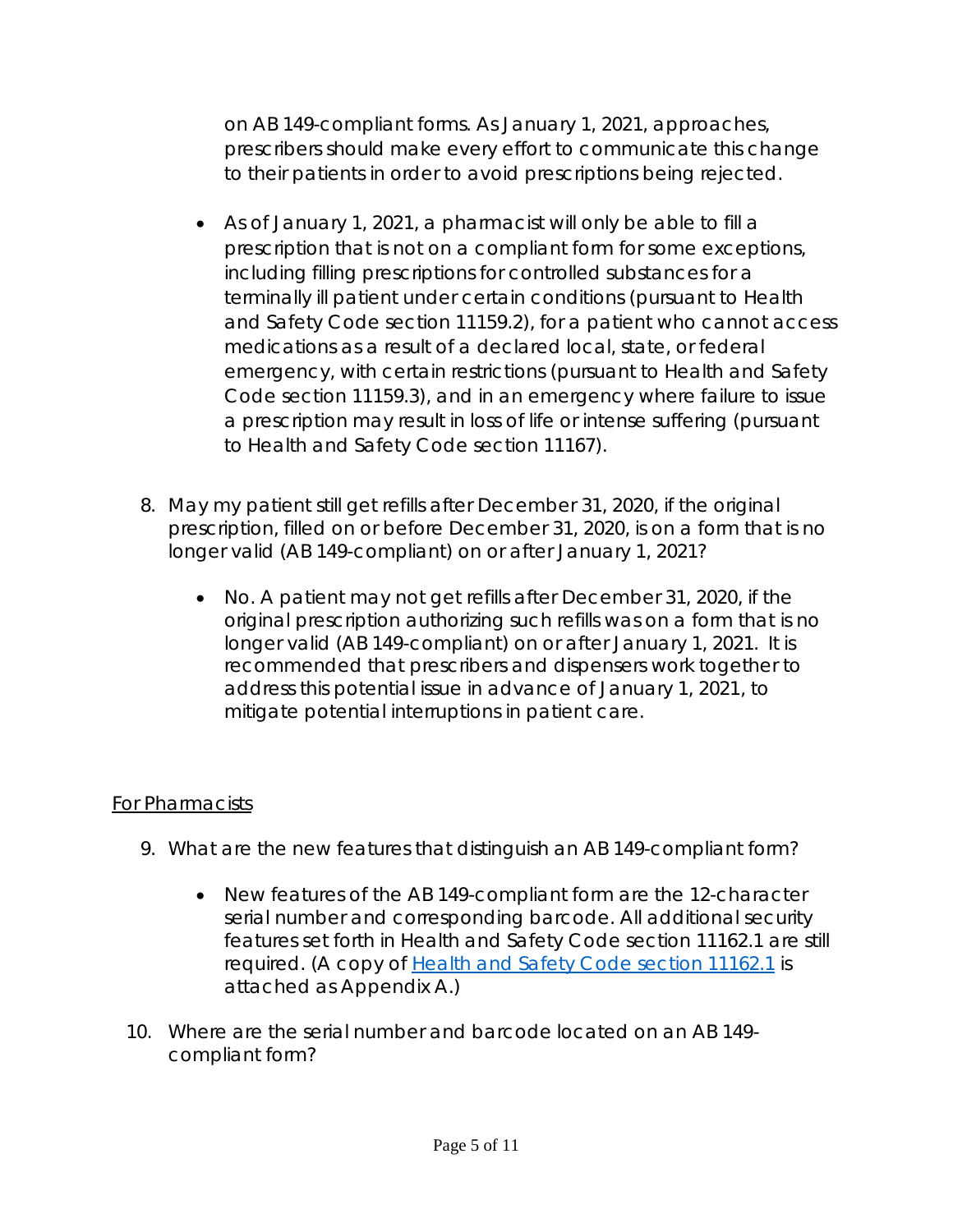- There is presently no fixed location requirement, except that the barcode must appear on the front of the form and the serial number should be located directly below it. The barcode and serial number may appear either in a horizontal or vertical position.
- 11. What is the format of an AB 149-compliant serial number?
	- The serial number is 12 characters in length, in the following format: Three alpha characters followed by three numeric characters followed by one alpha character followed by five numeric characters. Example: AAANNNANNNNN
- 12. Are there any prescriptions for controlled substances I can fill that are not subject to the requirements of AB-149 effective January 1, 2021?
	- Yes, there are exceptions to the controlled substance security form requirements, including permission to fill prescriptions for controlled substances for a terminally ill patient under certain conditions (pursuant to Health and Safety Code section 11159.2), for a patient who cannot access medications as a result of a declared local, state, or federal emergency, with certain restrictions (pursuant to Health and Safety Code section 11159.3), and in an emergency where failure to issue a prescription may result in loss of life or intense suffering (pursuant to Health and Safety Code section 11167).
- 13. May I fill a prescription for controlled substances issued on a paper form without the 12-character serial number and barcode (provided the form is otherwise valid), if the prescriber wrote the prescription before January 1, 2021, but the patient did not bring it to the pharmacy until on or after January 1, 2021?
	- No. A prescription written on a prescription form that was otherwise valid prior to January 1, 2019, but that does not contain the required unique serialized number, or a valid controlled substance prescription form approved by the Department of Justice as of January 1, 2019, is a valid prescription that may be filled, compounded, or dispensed **until** January 1, 2021 (Health and Safety Code section 11164(e)(1)). Accordingly, a form without the required unique serialized number cannot be filled on or after January 1, 2021, unless an exception applies. Exceptions to controlled substance security form requirements include those described within Health and Safety Code (HSC) section 11159.2, HSC section 11159.3, and HSC section 11167. See response to question #12, above.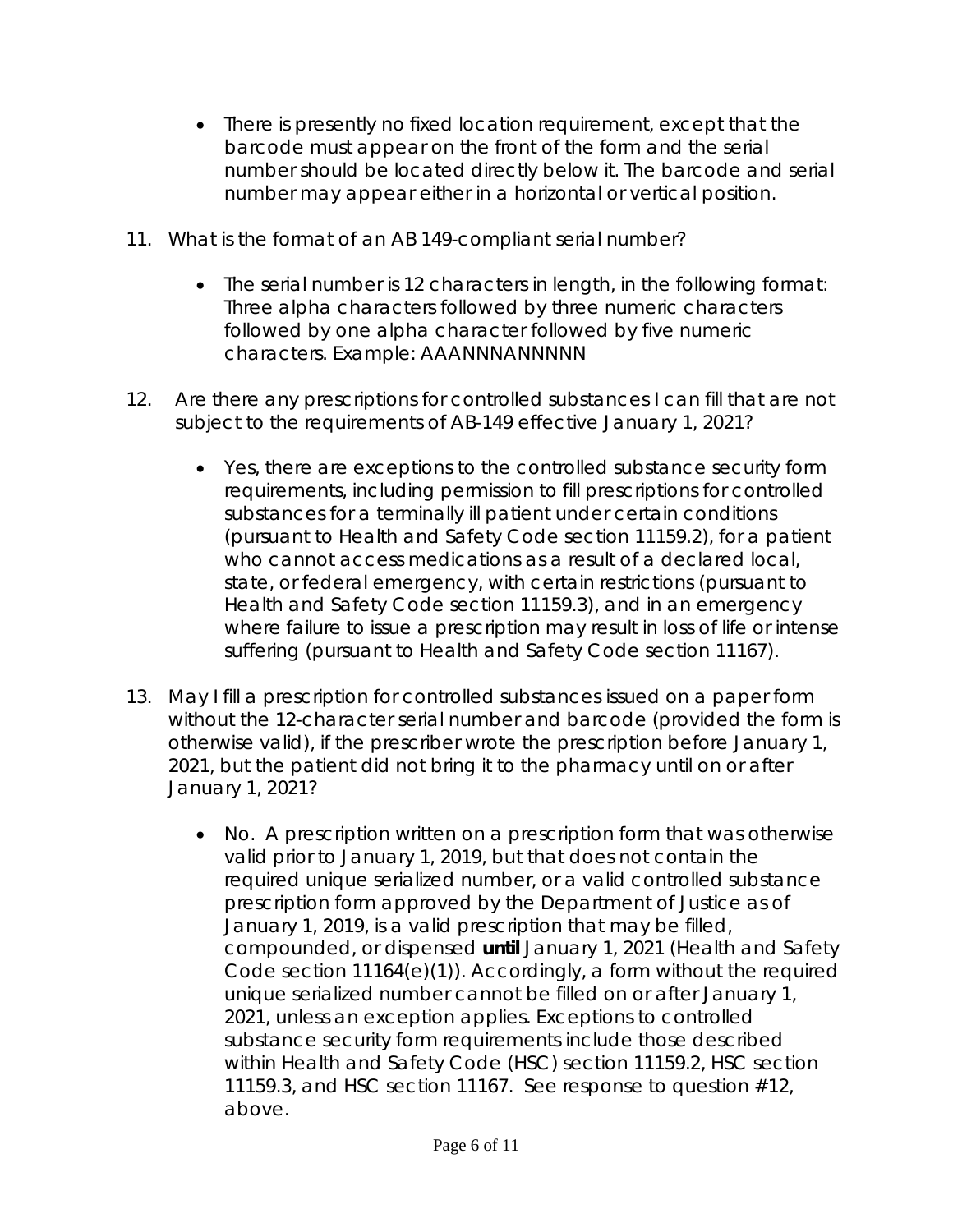- 14. May I fill a prescription for controlled substances issued on a paper form without the 12-character serial number and barcode (provided the form is otherwise valid), if I received the paper form before January 1, 2021, but I am unable to fill it until on or after January 1, 2021?
	- No, you many not fill a prescription for controlled substances issued on a paper form without the 12-character serial number and barcode absent emergency circumstances. Reasonable attempts should be made to fill, compound, or dispense before January 1, 2021, since the paper form was valid when provided. Pharmacists who receive a prescription on a paper form that will be invalid effective January 1, 2021 and that they believe cannot be filled prior to January 1, 2021, should inform the patient that the prescription cannot be filled prior to the January 1, 2021, and that the patient needs a new prescription form from the prescriber on an AB 149-compliant form. Pharmacists may also want to consider an oral prescription if permitted under existing law.
- 15. May I fill a prescription for controlled substances issued on a paper form without the 12-character serial number and barcode (provided the form is otherwise valid), if the prescriber wrote the prescription on or after January 1, 2021?
	- No, you may not fill a prescription for controlled substances issued on a paper form without the 12-character serial number and barcode (provided the form is otherwise valid), if the prescriber wrote the prescription on or after January 1, 2021.
	- As of January 1, 2021, a pharmacist will only be able to fill a prescription that is not on a compliant form for some exceptions, including filling prescriptions for controlled substances for a terminally ill patient under certain conditions (pursuant to Health and Safety Code section 11159.2), for a patient who cannot access medications as a result of a declared local, state, or federal emergency, with certain restrictions (pursuant to Health and Safety Code section 11159.3), and in an emergency where failure to issue a prescription may result in loss of life or intense suffering (pursuant to Health and Safety Code section 11167).
- 16. What do I, as the dispenser, report to CURES as the serial number if the prescription I filled is an e-prescription?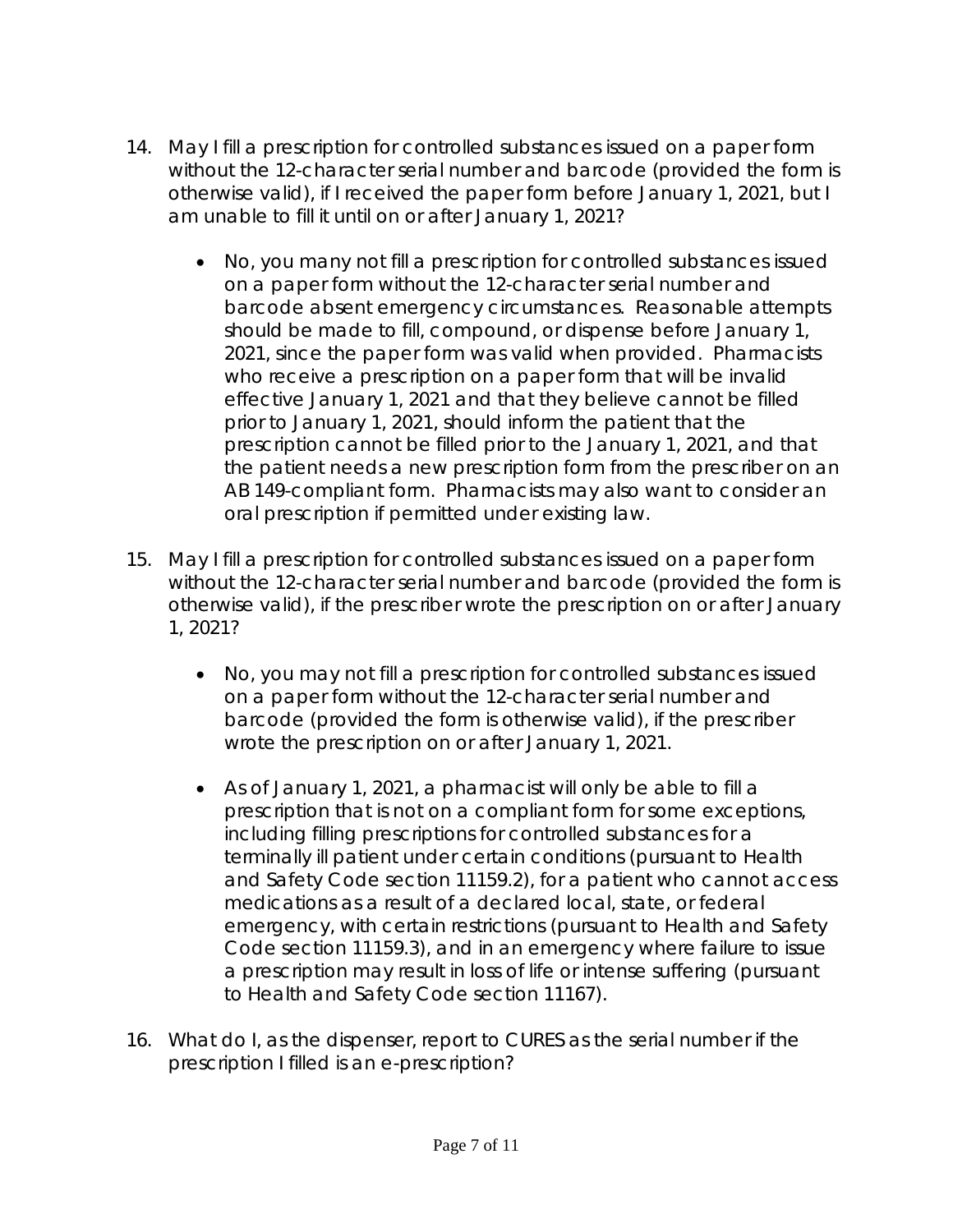- The serial number field is not reported on an e-prescription. The Electronic Prescription Reference Number needs to be reported on an e-prescription.
- 17. What do I, as a California dispenser, report to CURES for the serial number if the prescription I filled is from an out-of-state prescriber and there is no serial number or barcode?
	- If the prescription is from an out-of-state prescriber and there is no serial number or barcode, the serial number field should be left blank when reporting to CURES.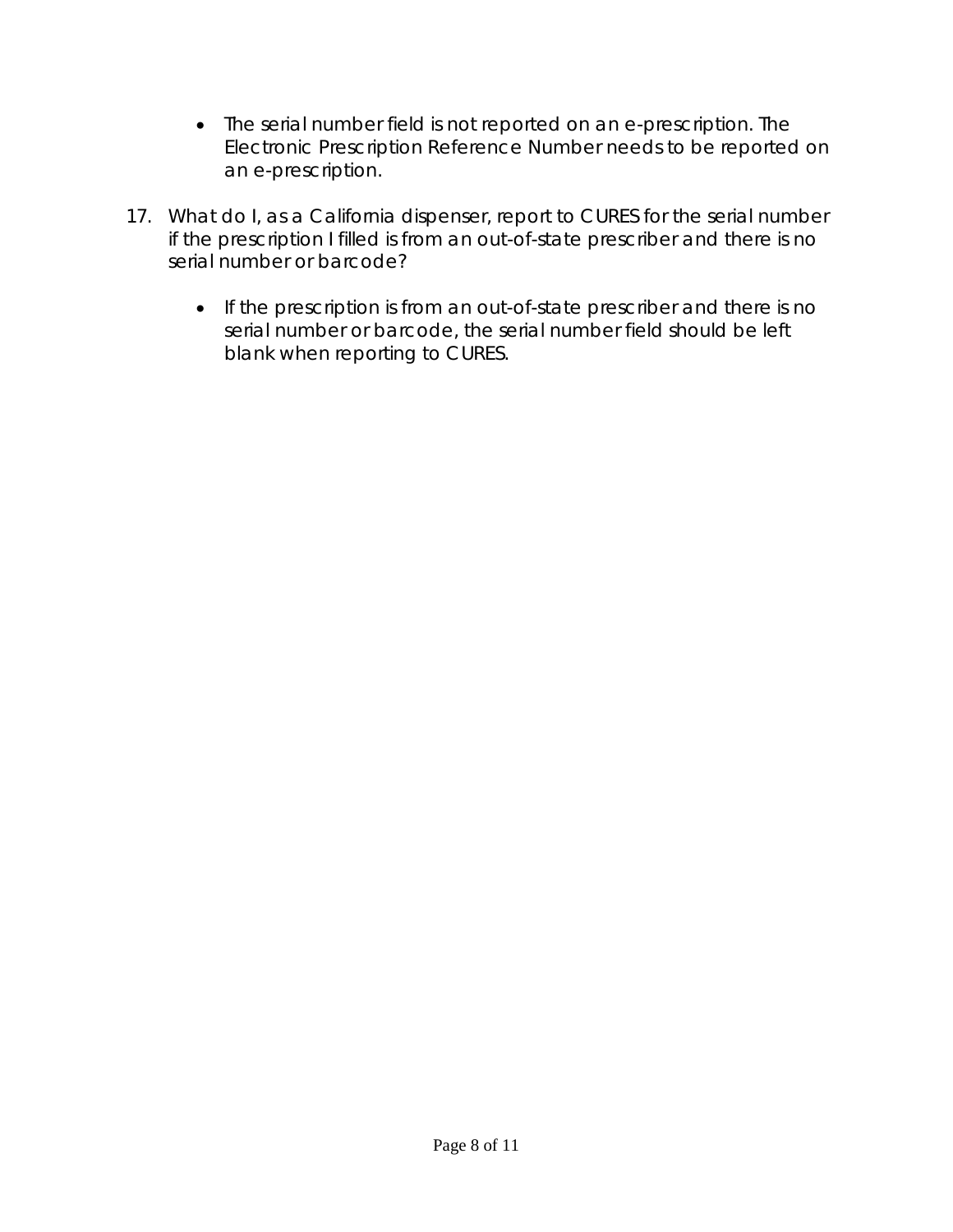## APPENDIX A

**HEALTH AND SAFETY CODE - HSC**

**DIVISION 10. UNIFORM CONTROLLED SUBSTANCES ACT [11000 - 11651]** *( Division 10 repealed and added by Stats. 1972, Ch. 1407. )*

**CHAPTER 4. Prescriptions [11150 - 11209]** *( Chapter 4 added by Stats. 1972, Ch. 1407. )*

**ARTICLE 1. Requirements of Prescriptions [11150 - 11180]** *( Article 1 added by Stats. 1972, Ch. 1407. )*

**11162.1.** (a) The prescription forms for controlled substances shall be printed with the following features:

(1) A latent, repetitive "void" pattern shall be printed across the entire front of the prescription blank; if a prescription is scanned or photocopied, the word "void" shall appear in a pattern across the entire front of the prescription.

(2) A watermark shall be printed on the backside of the prescription blank; the watermark shall consist of the words "California Security Prescription."

(3) A chemical void protection that prevents alteration by chemical washing.

(4) A feature printed in thermochromic ink.

(5) An area of opaque writing so that the writing disappears if the prescription is lightened.

(6) A description of the security features included on each prescription form.

(7) (A) Six quantity check off boxes shall be printed on the form so that the prescriber may indicate the quantity by checking the applicable box where the following quantities shall appear:

1–24

25–49

50–74

75–100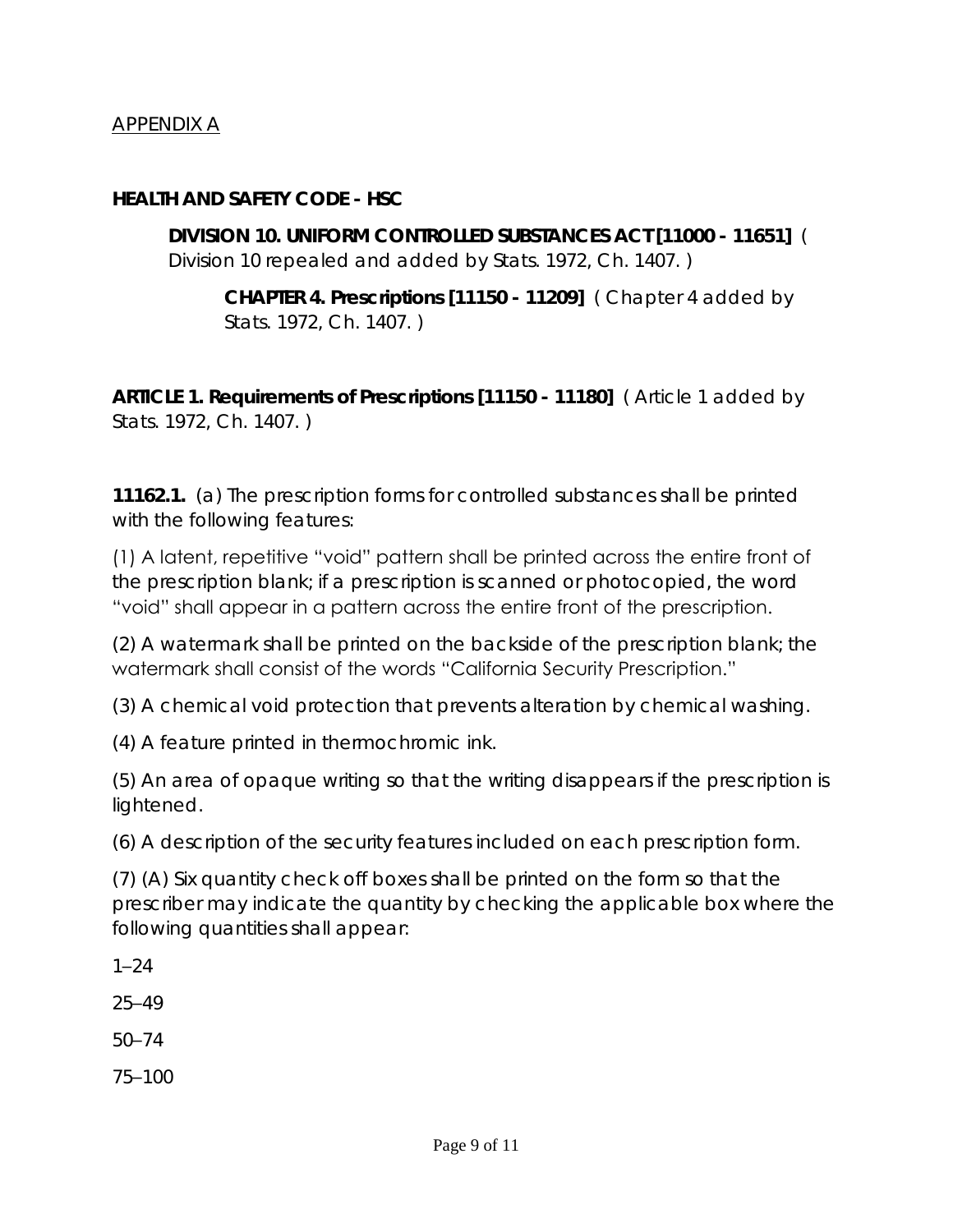101–150

151 and over.

(B) In conjunction with the quantity boxes, a space shall be provided to designate the units referenced in the quantity boxes when the drug is not in tablet or capsule form.

(8) Prescription blanks shall contain a statement printed on the bottom of the prescription blank that the "Prescription is void if the number of drugs prescribed is not noted."

(9) The preprinted name, category of licensure, license number, federal controlled substance registration number, and address of the prescribing practitioner.

(10) Check boxes shall be printed on the form so that the prescriber may indicate the number of refills ordered.

(11) The date of origin of the prescription.

(12) A check box indicating the prescriber's order not to substitute.

(13) An identifying number assigned to the approved security printer by the Department of Justice.

(14) (A) A check box by the name of each prescriber when a prescription form lists multiple prescribers.

(B) Each prescriber who signs the prescription form shall identify themselves as the prescriber by checking the box by the prescriber's name.

(15) A uniquely serialized number, in a manner prescribed by the Department of Justice in accordance with Section 11162.2.

(b) Each batch of controlled substance prescription forms shall have the lot number printed on the form and each form within that batch shall be numbered sequentially beginning with the numeral one.

(c) (1) A prescriber designated by a licensed health care facility, a clinic specified in Section 1200, or a clinic specified in subdivision (a) of Section 1206 that has 25 or more physicians or surgeons may order controlled substance prescription forms for use by prescribers when treating patients in that facility without the information required in paragraph (9) of subdivision (a) or paragraph (3).